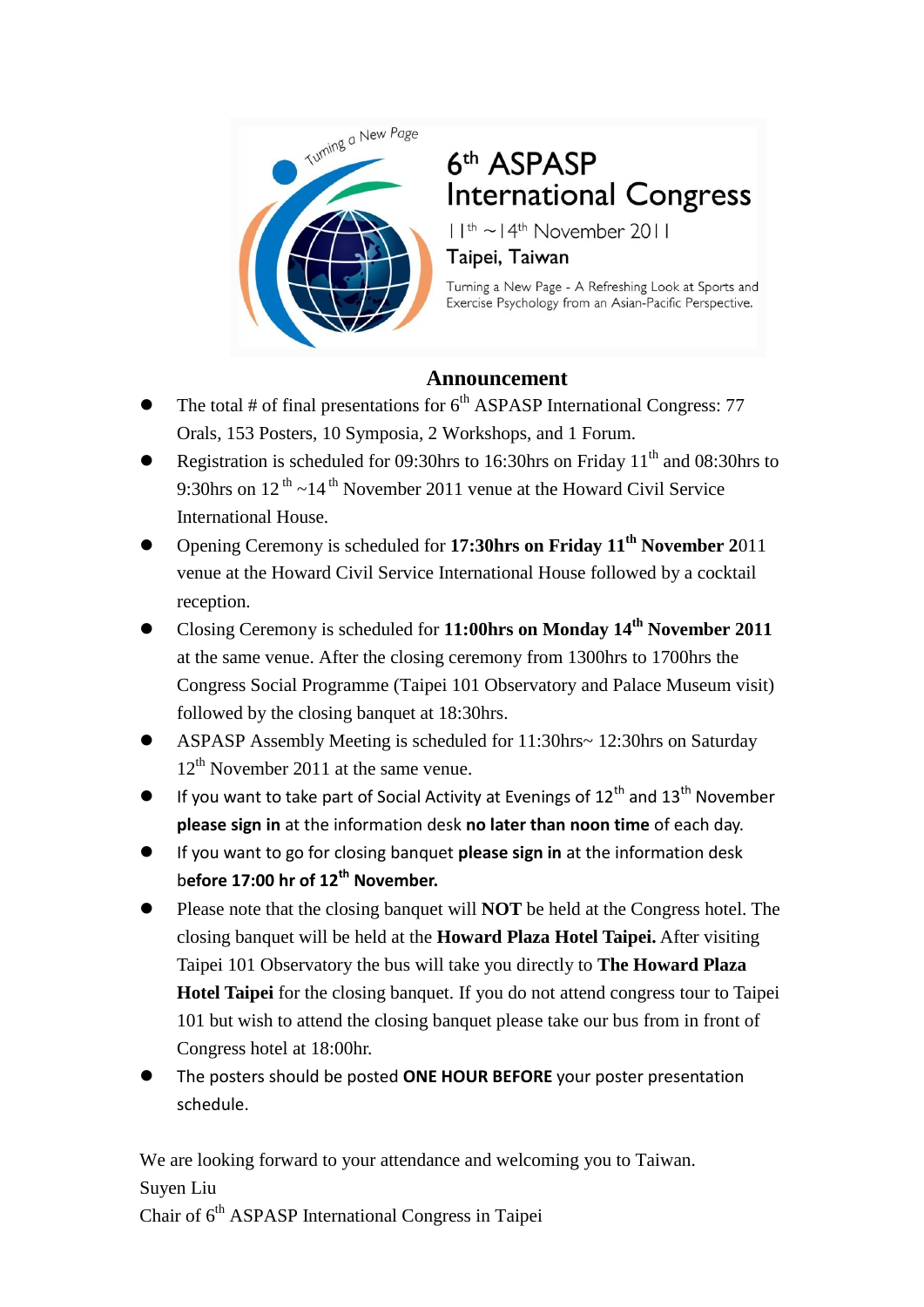| <b>1st Author</b>      | <b>Tilte</b>                                                                                                                                 |
|------------------------|----------------------------------------------------------------------------------------------------------------------------------------------|
| Sukkyung You           | Relationship Between Leisure Participation and Korean Adolescents' Psychological Well-Being                                                  |
| Naira S. Orbeta        | A Preliminary Investigation of Beliefs and Rituals of Filipino Athletes                                                                      |
| Acharya Jayashree      | A Probe into Athletes' Attitude Toward Seeking Sport Psychology Consultation in India                                                        |
| SHERYLL M. CASUGA      | Bahala Na Coping as Experienced by International Filipino Athletes                                                                           |
| Peter C. Terry         | Chase That Feeling: Recent Developments in Music and Sport Research                                                                          |
| Nadia Gaoua            | Cognitive Decrements and Performance in Hot Environments                                                                                     |
| Carlin Lee             | Comparison of Mental Toughness Attributes of the Mental Toughness Inventory and the Sport Mental Toughness Questionnaire                     |
| Kim Hong-Gi            | Ebbs and Flows of Psychological Phenomena of Korea National Badminton Players while Preparing for International Badminton Tournaments        |
| Weina Liu              | Effect of Goal Setting Difficulty on Serving Success in Table Tennis and the Mediating Mechanism of Self-Regulation                          |
| Sanyal, Saon           | Effect of Six Weeks Techniques Cum Tactical Training on Cogntive and Skill Improvement For Novice Badminton Players                          |
| Kwang-Joong Kim        | Elite Wrestling Athletes' Competitive State Anxiety and Performance Strategies                                                               |
| Debadeep Roy Chowdhury | Examining Participant Motivation Using the Physical Activity and Leisure Motivation Scale (PALMS)                                            |
| <b>SUN Yanlin</b>      | Eye Movement of Male Gymnastics Athletes with Different Levels when Viewing Vault Horse Video                                                |
| Kai Essig              | Eye Tracking in Sports - First Steps from the Lab into the Real Game                                                                         |
| Kaori Araki            | Gender Ideology in Sport Among Japanese Adolescent                                                                                           |
| Peter C. Terry         | In The Mood: Development of an Online Mood Profiling System                                                                                  |
| Shih-Sheng Chen        | Is it Buy One Get One Free? An Experimental Design to Explore Combination Effects of Different Type Imagery On Self-Efficacy and Performance |
| Kim Han-Byul           | Korea's Another Source of Power in Golf, "Golf Daddy"                                                                                        |
| Bjoern Krenn           | Measuring Selective Attention Under Time Pressure in Sports - An Experimental Approach                                                       |
| Mary Antony, Anil. R   | Mood States: It's Relationship With Athletic Performance                                                                                     |
| Acharya, Ashutosh      | Motives for Competition Among Indian Versity Athletes of Selected Sports and Games                                                           |
| <b>Emily Ortega</b>    | Sport Psychology Support for Team Singapore at Major Games                                                                                   |
| Hak Kwon Lee           | An Integrative Approach of Psychological Variables for Predicting Adults' Physical Activity                                                  |
| Yee Cheng Kueh         | Exercise and Quality of Life of People with Diabetes: An Empirical Study                                                                     |
| Youngho Kim            | Physical Activity and Motivational Regulation in Adolescents with Different BMI                                                              |
| Wang Guopu             | Physiological Psychology Mechanism of Athletes Liable to Suffer Injury with Negative Emotions                                                |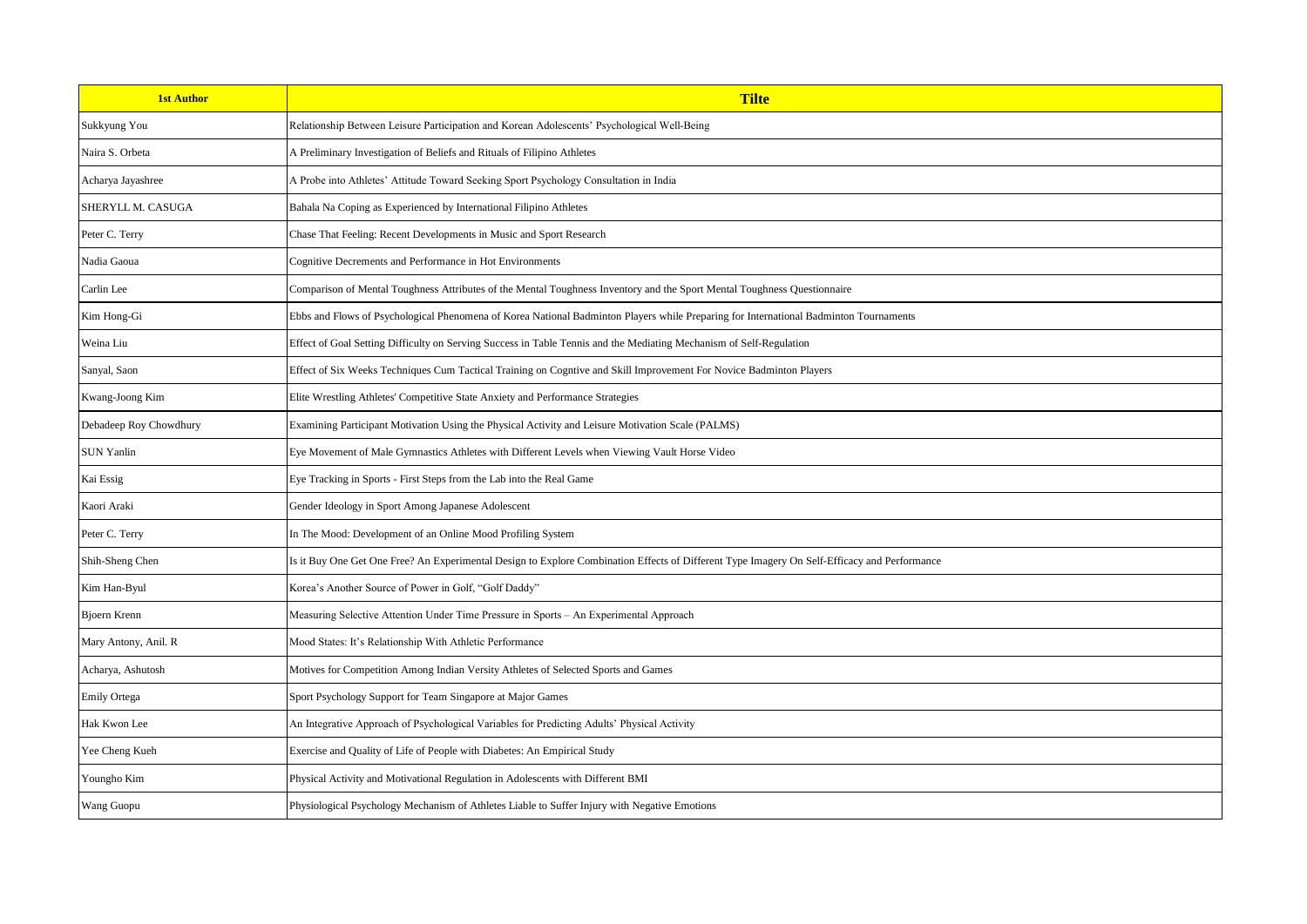| KyungWon Kim                 | Psychosocial and Cognitive Determinants of Physical Activity: The Influence of Social Support, Perceived Barriers, Self-Efficacy, and Outcome Expectancy among Korean Adolescents           |
|------------------------------|---------------------------------------------------------------------------------------------------------------------------------------------------------------------------------------------|
| Wu Jinhua                    | Review on the Mechanism of Brain and Nerve in Ideo-Movement                                                                                                                                 |
| Hwajung Oh                   | The Effects of Exercise Intensity on Craving and Visual Attentional Bias for Snacks and Cigarettes Among Temporarily Abstinent Smokers                                                      |
| Xia Xu                       | A Multi-Group Analysis of Career Decision-Making Self-Efficacy of Sport and P.E. College Students                                                                                           |
| Shailaja Mohan               | Comparative Study of Body Image and Self Esteem among Students of Selected Profession                                                                                                       |
| Indu Bora                    | Comparison of Depression among Individual Sport Athletes                                                                                                                                    |
| Hideaki Tanimoto             | Constructing the Spiral Model for Exercise Adherence (Children version)- A comparison of the explanatory power between SMEAC and the existing models-                                       |
| <b>Stalin Raphel</b>         | Effect of Expert Video Modeling With Video Feedback and Cognitive Imagery to Correct Wrong Techniques among Volleyball Players                                                              |
| Sooyeon Kim                  | Effect of Expressive Movement Learning by Cognitive Behavior : Focused on Representation and Motor Cognition                                                                                |
| Stalin Raphel                | Effect of Positive Self Talk on Competitive Anxiety and Self Confidence among Cricket Players                                                                                               |
| Vinita Bajpai Mishra         | <b>Fighting Anxiety With Progressive Relaxation Technique</b>                                                                                                                               |
| Seonjin Kim                  | Investigation of Neural Substrates for Motor Skill Learning                                                                                                                                 |
| OLANREWAJU ADEOLA IPINMOROTI | Purpose of Particiption in Competitive Sport by Nigerian College Athletes                                                                                                                   |
| Jaiprakash Bhukar            | Temporal Patterning of Anxiety among Female Indian Athletes                                                                                                                                 |
| Lih-lin leou                 | The Influence of Mind Learning Through Physical Training on The Knowledge Transformation                                                                                                    |
| Maria Luisa Guinto-Adviento  | What Makes a Champion: A Narrative Analysis of Elite Athletes' Storied Lives                                                                                                                |
| Maria Luisa Guinto-Adviento  | The Meaning and Experience of Sport Excellence: An Interpretative Phenomenological Analysis of Success in Elite Sports                                                                      |
| Lina Pui Yu CHOW             | Dance Learning and Teaching Constraints through the Lenses of Male Pre-Service Physical Education Teachers in Hong Kong                                                                     |
| Ji-Hang Lee                  | Increased Amount of Voluntary Quadriceps Contraction After The Rehabilitation Exercise When Accompanied With Transcranial Magnetic Stimulation Among Arthrogenic Muscle Inhibition Patients |
| Ming-Young Tang              | The Effects of Different Visual Information and Perception-Action Experiences on Judgment of Landing Directions in Table Tennis                                                             |
| Dominic McNeil               | Training Perceptual Skills: Using Imagery to Improve Choice Reaction Time Performance                                                                                                       |
| Chien-Ting Kao               | Peer Motivational Climate in Youth Sport                                                                                                                                                    |
| Sheila Stephen,              | Personal Attributes as Predictors of Sports Leadership: A Study of Physical Education Teachers of Tamil Nadu, INDIA.                                                                        |
| Thariq Khan Azizuddin        | Portable Devices for Delivering Imagery In Sport: Effect on Athletes' Sport Performance and Self-Efficacy                                                                                   |
| Wichanart (Ted) Thengtrirat  | Practice (anyhow) Makes Perfect: Effects of Attentional Focus on Learning Complex Motor Skills                                                                                              |
| Yoshio Sugiyama              | Relation of Verbal and Nonverbal Communication Skills to Interpersonal Skills                                                                                                               |
| Veronica Son                 | Relationships among Efficacy Beliefs, Team Attribution, and Individualism/Collectivism                                                                                                      |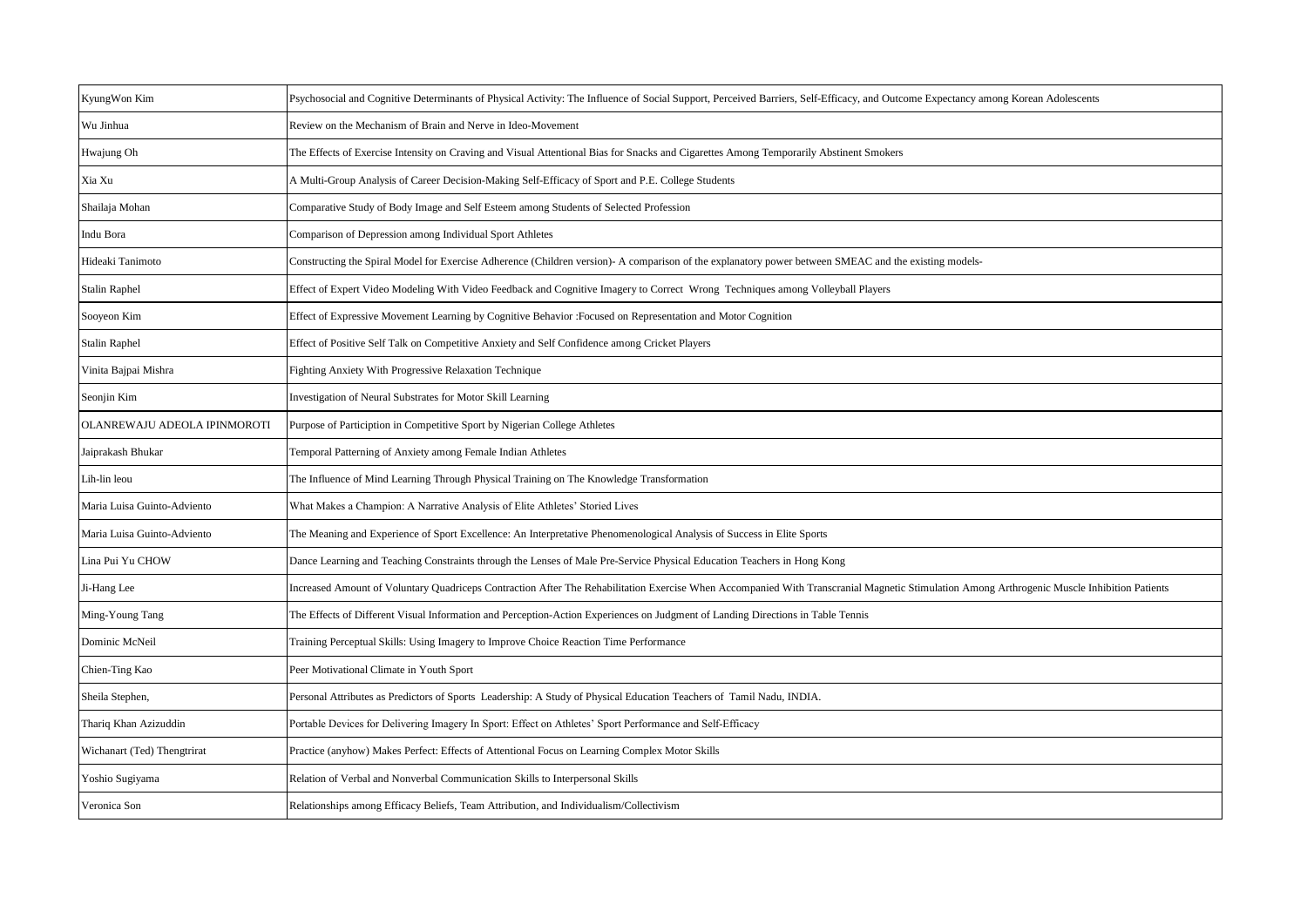| SHI Yan                   | Research on Organizational Learning of Coach in China National Sports Team                                                                                                                      |
|---------------------------|-------------------------------------------------------------------------------------------------------------------------------------------------------------------------------------------------|
| Myungwoo Han              | Stressors and Coping Strategies of Korean Male University Soccer Players                                                                                                                        |
| Tanida Julvanichpong      | Structural Relationships of Mental Toughness Factors in Contact Sport's Athletes                                                                                                                |
| Chairat Choosakul         | Structural Relationships of Mental Toughness Factors in Male and Female Thai' Athletes                                                                                                          |
| Shuzhi Chang              | Study About Mind Mapping Training Impacting on Athletes Coping Styles                                                                                                                           |
| Li Anmin                  | Study on Cognitive Processing Features of Table Tennis Players' Decision Process                                                                                                                |
| Vander Laan, A. G.        | Task Type and its Influence upon Performance Gains in Professional Golf                                                                                                                         |
| Yuanyuan Wang             | The Application of the Organizational Behavior in the PE Teachers' Human Resource Management                                                                                                    |
| Jianchen li Minghui Zhang | The Cause Analysis of Pre-competition Anxiety and Control Method of Track and Field Athlete in the General Universities                                                                         |
| TANIDA JULVANICHPONG      | The Dvelopmental of Thai Mental Toughness Inventory                                                                                                                                             |
| Hironobu Tsuchiya         | The Effect of a Team building Program Based on a Structured Group Encounter in Collegiate Women's Soccer Team at the Japan National Championship.                                               |
| Mona Liza A. Maghanoy     | The Effect of an Imagery Training Program on the Batting Skill Performance of the U.P. Softball Varsity Team                                                                                    |
| Song Kwang Koo            | The Effect of The Youth's Watching-Degree of Mixed Martial Art on Violence                                                                                                                      |
| Hye-Ran Lee               | The Effects of Contextual Interference and Knowledge of Results Frequency on Golf Putting                                                                                                       |
| Yu-Chieh Yan              | The Leadership Role of the Point Guard on the Basketball Court                                                                                                                                  |
| Park, Kyoung-Shin         | The Relationship between Mental Toughness and Happiness of Korean Youth Athletes                                                                                                                |
| Donald D. Albert          | Towards an Alternative Conceptual Model of Burnout: An Interactive Perspective of Personality, Motivation and Social Influences                                                                 |
| Zourmand gholamreza       | Effective Different Methods of Breathing to Decrease Sport Anxiety in Male Student Athletes                                                                                                     |
| <b>Tony Morris</b>        | Using the Physical Activity and Leisure Motivation Scale to Monitor the Effect of Sports Participation on Partcipation Motives among Korean Female Middle-School Students Studying in Australia |
| Albakry, Tawfeeq., E.     | Utility of The Theory of Planned Behaviour in Saudi Arabian Context: A Cross-cultural Study                                                                                                     |
| Yi-Hsiang Huang           | Utility of Two Modified Version of Chinese Coach-athlete Relationship Scales                                                                                                                    |
| Junghoon Huh              | Validating a Causality Model of Adolescent Players' Perceived Motivational Climate, Sport Enjoyment, and Sport Commitment.                                                                      |
| Yun, Young-Kil            | Why Did Red Devil Cheer At 2010 FIFA World Cup? Comparison with 2002 FIFA World Cup                                                                                                             |
| Yin Zhihua                | An Empirical Study of Psychological Barriers of Evaluators in PE Learning Assessment Process in Primary and Secondary Schools                                                                   |
|                           |                                                                                                                                                                                                 |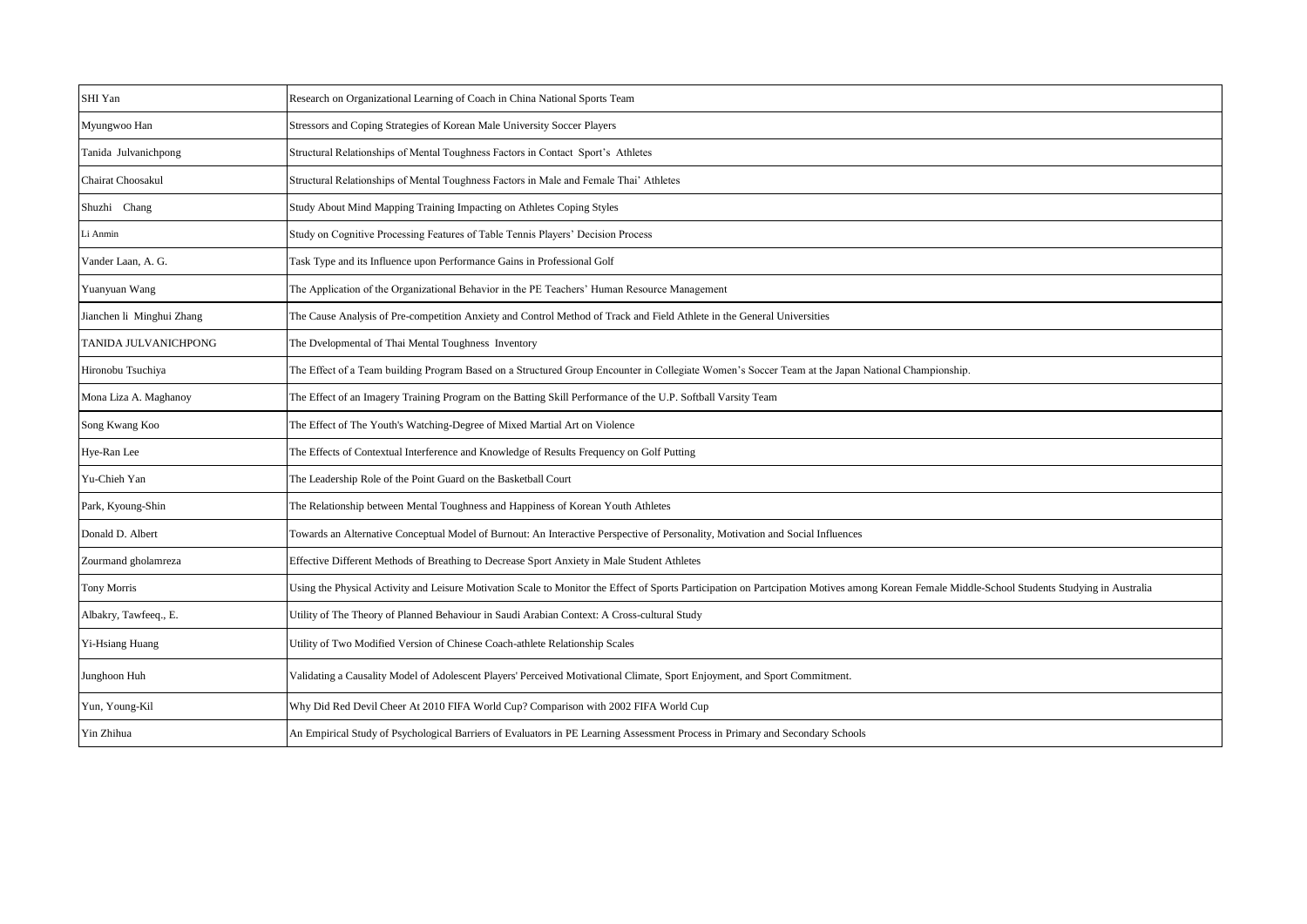#### **Welcome message from Congress chair, Dr. Suyen Liu**

On behalf of the Society of Sports and Exercise Psychology of Taiwan it is both my honour and pleasure to host the 2011 6th ASPASP Congress and cordially welcome all sports psychologists and all those interested in Exercise psychology and motor behavior from around the world to participate in our congress in Taipei.

Our theme for the congress, "Turning a New page- A Refreshing Look at Sports and Exercise Psychology from an Asian-Pacific Perspective" was developed from the increased awareness of sports and exercise within this rapidly developing region. In the last century as western industrialization and economies developed so too did their desire to spend their increased leisure time and income on sports participation. This new century is witnessing a similar phenomenon in the Asia Pacific region.

We have all seen the wonderful spectacle of the Beijing Olympics in 2008, closely followed by the successful World games in Taiwan 2009, the Commonwealth games in New Delhi, the first World Youth Games in Singapore and Asian games in Guangzhou all 2010 and the more recent World Universiade Games in Shenzhen 2011. All of these showcase events are evidence of the host countries desires to develop sports and exercise within their populations.

We are now at the forefront of this development and we have to grasp the opportunity to pave the way for a better understanding of sports and exercise psychology. Here in the Asia Pacific we have to identify the strengths and weaknesses of our sports & exercise cultures compared with those in the west and continue to sharpen our thoughts and deeds to enhance our quality of life through exercise and sports. It is up to us all to meet these challenges and find solutions to ensure sports and exercise become an integral part of everyone life from schooldays to adulthood and even later years.

The congress is organised by the Society of Sports and Exercise Psychology of Taiwan, the Department of Athletic Sports of National Chung Cheng University, the Department of Physical Education, National Hsinchu University of Education and generously sponsored by the Sports Affairs Council Executive Yuan, National Science Council, Ministry of Education, International Trade Department, Chinese Development Fund Management Committee and Ministry of Foreign Affairs of Taiwan under the auspices of the Asian South Pacific Association of Sport Psychology (ASPASP) on the beautiful island of Taiwan (Formosa). The congress hotel as well as the congress venue are located in the city of Taipei, a vibrant Asian city which will provide participants with excellent opportunities for scientific, social as well as tourist activities.

I am optimistic the 6th ASPASP Congress will be the catalyst to nurture the fertile minds of young and old alike and the whole congress experience will prove to be a success both socially and academically.